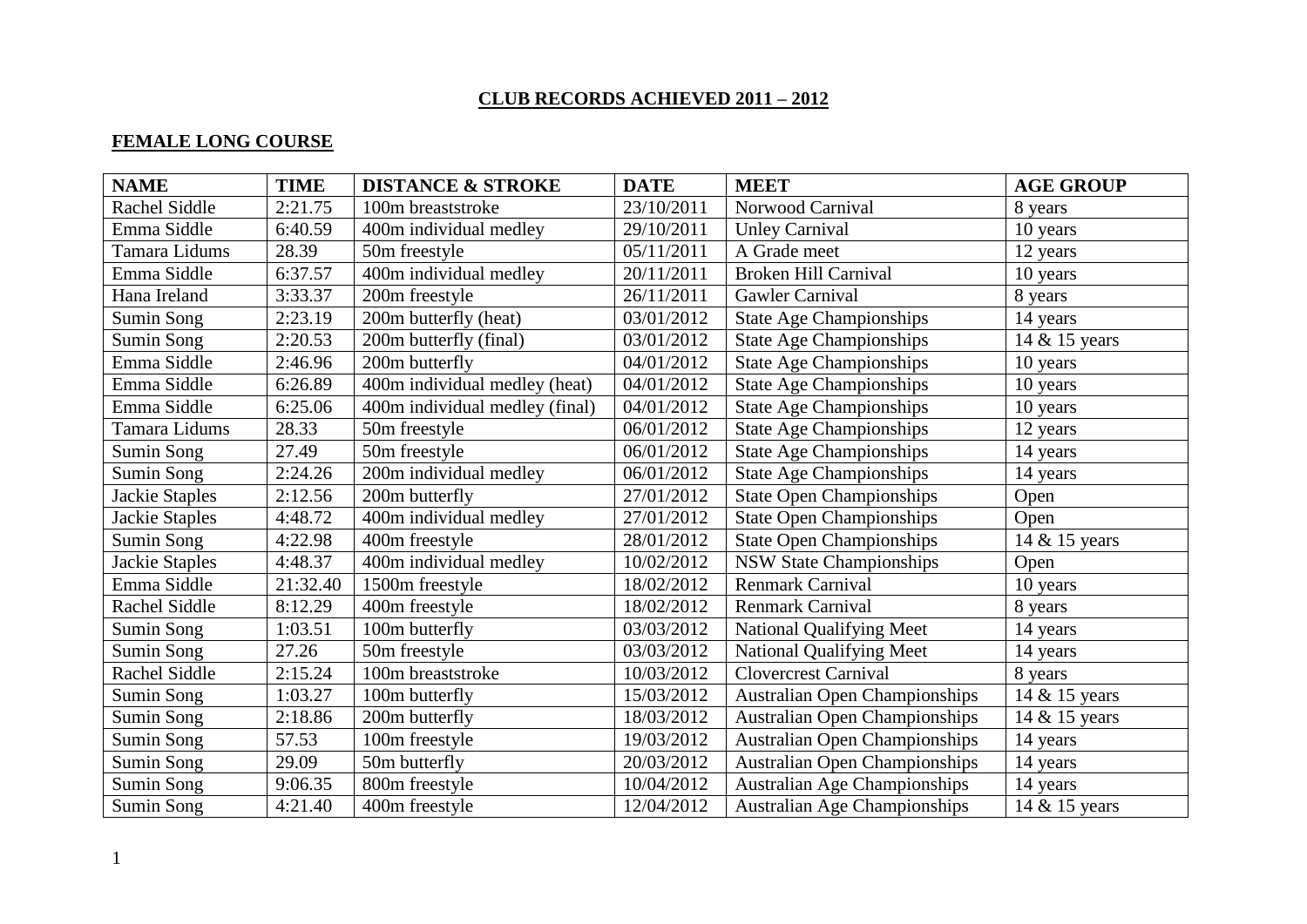#### **FEMALE SHORT COURSE**

| <b>NAME</b>     | <b>TIME</b> | <b>DISTANCE &amp; STROKE</b> | <b>DATE</b> | <b>MEET</b>                          | <b>AGE GROUP</b>  |
|-----------------|-------------|------------------------------|-------------|--------------------------------------|-------------------|
| Sumin Song      | 2:20.33     | 200m butterfly               | 27/05/2011  | SA Short Course Championships        | 14 years          |
| Amelia Dahlitz  | 1:09.48     | 100m breaststroke            | 27/05/2011  | <b>SA Short Course Championships</b> | 17 years          |
| Sumin Song      | 26.91       | 50m freestyle (1st swimmer)  | 29/05/2011  | <b>SA Short Course Championships</b> | 14 years          |
|                 |             | $4x50m$ F/S relay)           |             |                                      |                   |
| Sumin Song      | 2:19.16     | 200m butterfly               | 18/06/2011  | Winter division 1 meet               | 14 years          |
| Amelia Dahlitz  | 1:08.19     | 100m breaststroke (heat)     | 01/07/2011  | <b>Australian SC Championships</b>   | 17 & Open         |
| Amelia Dahlitz  | 1:08.07     | 100m breaststroke (final)    | 01/07/2011  | <b>Australian SC Championships</b>   | 17 & Open         |
| Sumin Song      | 57.18       | 100m freestyle               | 01/07/2011  | <b>Australian SC Championships</b>   | 14 years          |
| Sumin Song      | 56.99       | 100m freestyle (1st swimmer  | 01/07/2011  | <b>Australian SC Championships</b>   | 14 years          |
|                 |             | $4x100m$ F/S relay)          |             |                                      |                   |
| Amelia Dahlitz  | 31.53       | 50m breaststroke             | 03/07/2011  | <b>Australian SC Championships</b>   | 17 & Open         |
| Sumin Song      | 2:00.38     | 200m freestyle (heat)        | 03/07/2011  | <b>Australian SC Championships</b>   | 14, 15 & 16 years |
| Sumin Song      | 1:59.35     | 200m freestyle (final)       | 03/07/2011  | <b>Australian SC Championships</b>   | 14, 15 & 16 years |
| Sumin Song      | 4:16.43     | 400m freestyle               | 23/07/2011  | <b>State Age Short Course</b>        | 14 years          |
| Sumin Song      | 8:52.12     | 800m freestyle               | 23/07/2011  | <b>State Age Short Course</b>        | 14 years          |
| Sarah Bradbrook | 37.64       | 50m breaststroke             | 27/08/2011  | Winter Division 1 meet               | 11 years          |
| Emma Schenck    | 36.08       | 50m breaststroke             | 27/08/2011  | Winter Division 1 meet               | 12 years          |
| Emma Siddle     | 11:36.96    | 800m freestyle               | 04/12/2011  | Crystal Brook Carnival               | 10 years          |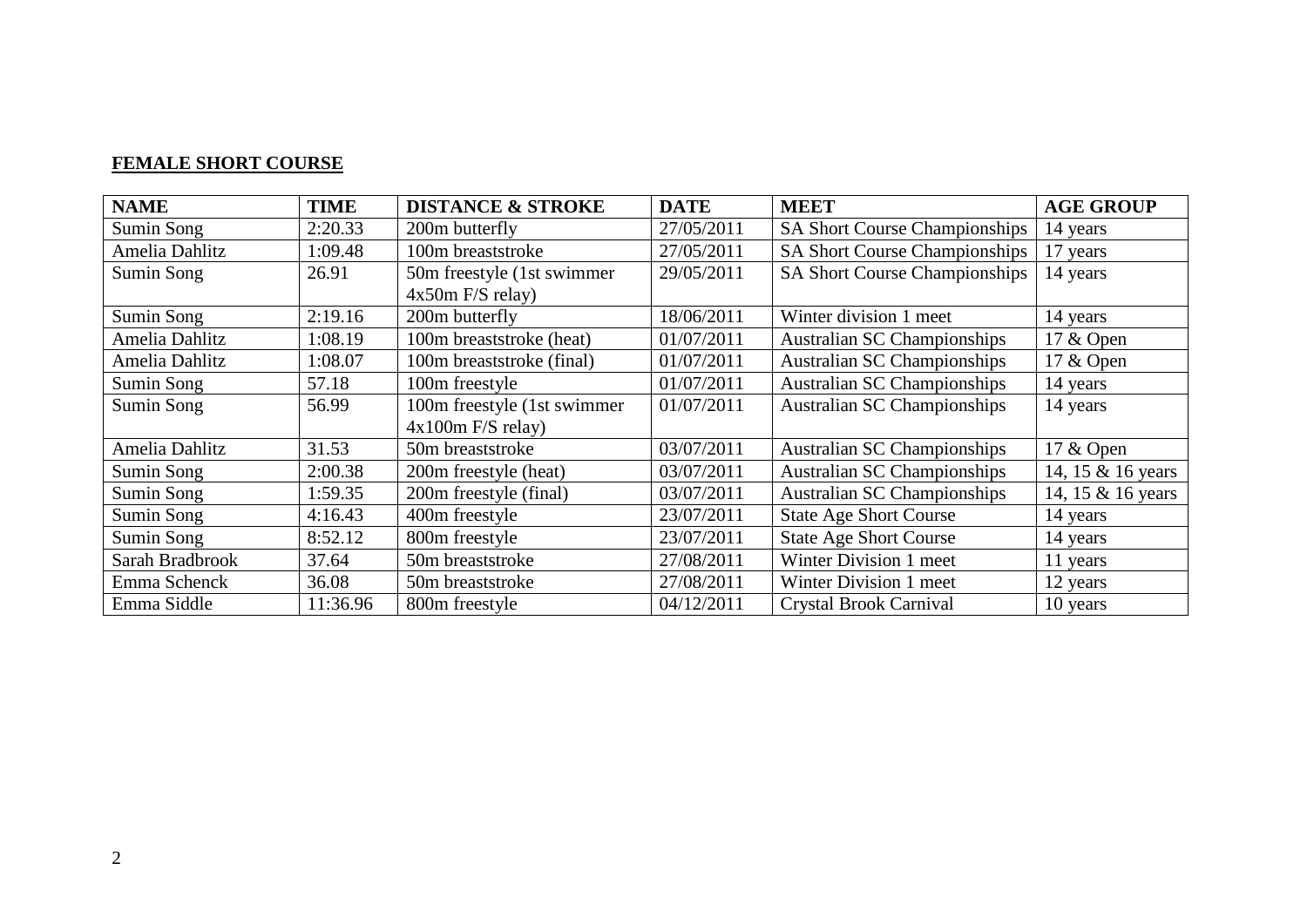# **MALE LONG COURSE**

| <b>NAME</b>              | <b>TIME</b> | <b>DISTANCE &amp; STROKE</b>             | <b>DATE</b> | <b>MEET</b>                     | <b>AGE GROUP</b>      |
|--------------------------|-------------|------------------------------------------|-------------|---------------------------------|-----------------------|
| <b>Jack Reinhardt</b>    | 2:09.12     | 100m freestyle                           | 18/08/2011  | <b>JX</b> Pentathlon            | 7 years               |
| <b>William Duncan</b>    | 33.46       | 50m breaststroke                         | 15/10/2011  | A Grade meet                    | 14 years              |
| <b>Jack Reinhardt</b>    | 2:05.15     | 100m freestyle                           | 16/10/2011  | <b>JX</b> Pentathlon            | 7 years               |
| Matt Reinhardt           | 29.22       | 50m butterfly                            | 16/10/2011  | JX Pentathlon                   | 13 years              |
| <b>Kyle Chalmers</b>     | 28.32       | 50m butterfly                            | 23/10/2011  | Norwood Carnival                | 13 years              |
| <b>Kyle Chalmers</b>     | 26.53       | 50m freestyle                            | 23/10/2011  | Norwood Carnival                | 13 years              |
| Jack Reinhardt           | 2:00.15     | 100m freestyle                           | 06/11/2011  | <b>JX</b> Pentathlon            | 7 years               |
| <b>Kyle Chalmers</b>     | 55.23       | 100m freestyle                           | 03/12/2011  | A Grade meet                    | 13 years              |
| <b>Bailey Allen</b>      | 11:32.66    | 800m freestyle                           | 10/12/2011  | <b>Blue Lake Y Carnival</b>     | 11 years              |
| <b>Christian Valente</b> | 29.62       | 50m backstroke (1st swimmer              | 03/01/2012  | <b>State Age Championships</b>  | 14 years              |
|                          |             | 4x50m medley relay)                      |             |                                 |                       |
| <b>Kyle Chalmers</b>     | 58.43       | 100m butterfly (heat)                    | 03/01/2012  | <b>State Age Championships</b>  | 13 & 14 years         |
| <b>Kyle Chalmers</b>     | 57.51       | 100m butterfly (final)                   | 03/01/2012  | <b>State Age Championships</b>  | 13 & 14 years         |
| <b>Kyle Chalmers</b>     | 26.64       | 50m butterfly (split time in<br>$100m$ ) | 03/01/2012  | <b>State Age Championships</b>  | 13, 14, 15 & 16 years |
| <b>Kyle Chalmers</b>     | 24.72       | 50m freestyle (heat)                     | 03/01/2012  | <b>State Age Championships</b>  | 13, 14, 15 & 16 years |
| <b>Kyle Chalmers</b>     | 24.60       | 50m freestyle (final)                    | 03/01/2012  | <b>State Age Championships</b>  | 13, 14, 15 & 16 years |
| <b>Kyle Chalmers</b>     | 53.85       | 100m freestyle                           | 04/01/2012  | <b>State Age Championships</b>  | 13 & 14 years         |
| Samuel                   | 32.21       | 50m breaststroke                         | 04/01/2012  | <b>State Age Championships</b>  | 15 years              |
| Lungershausen            |             |                                          |             |                                 |                       |
| <b>Kyle Chalmers</b>     | 29.43       | 50m backstroke (heat)                    | 05/01/2012  | <b>State Age Championships</b>  | 13 & 14 years         |
| <b>Kyle Chalmers</b>     | 28.53       | 50m backstroke (final)                   | 05/01/2012  | <b>State Age Championships</b>  | 13, 14 & 15 years     |
| <b>Kyle Chalmers</b>     | 2:18.89     | 200m individual medley                   | 05/01/2012  | <b>State Age Championships</b>  | 13 years              |
| <b>Kyle Chalmers</b>     | 2:00.16     | 200m freestyle                           | 06/01/2012  | <b>State Age Championships</b>  | 13 years              |
| <b>Kyle Chalmers</b>     | 26.48       | 50m butterfly                            | 06/01/2012  | <b>State Age Championships</b>  | 13, 14, 15 & 16 years |
| <b>Kyle Chalmers</b>     | 1:04.83     | 100m backstroke                          | 06/01/2012  | <b>State Age Championships</b>  | 13 years              |
| Samuel                   | 32.13       | 50m breaststroke                         | 28/01/2012  | <b>State Open Championships</b> | 15 years              |
| Lungershausen            |             |                                          |             |                                 |                       |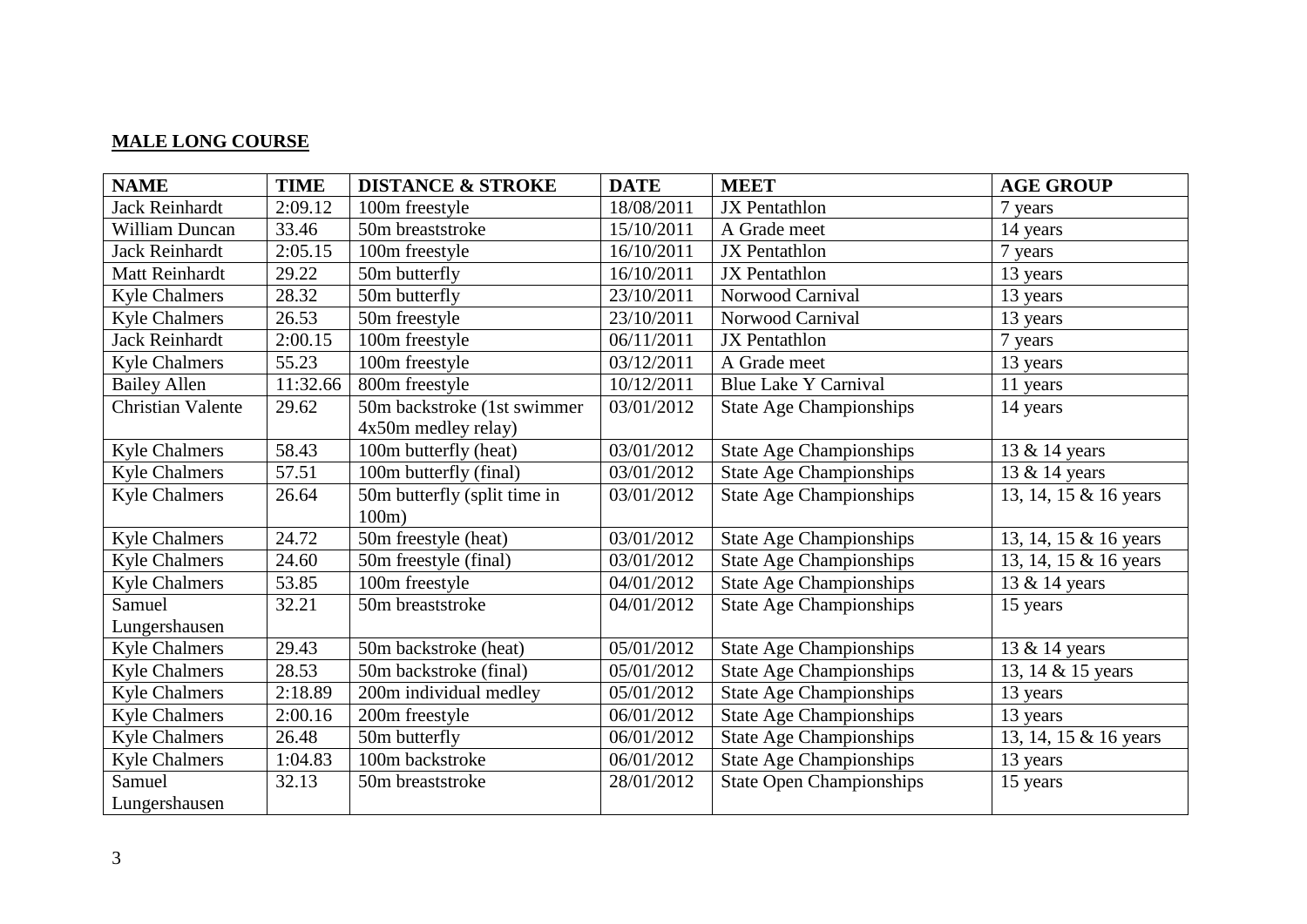# Male long course (continued)

| <b>NAME</b>          | <b>TIME</b> | <b>DISTANCE &amp; STROKE</b> | <b>DATE</b> | <b>MEET</b>                          | <b>AGE GROUP</b>      |
|----------------------|-------------|------------------------------|-------------|--------------------------------------|-----------------------|
| <b>Kyle Chalmers</b> | 24.50       | 50m freestyle (heat)         | 29/01/2012  | <b>State Open Championships</b>      | 13, 14, 15 & 16 years |
| <b>Kyle Chalmers</b> | 24.32       | 50m freestyle (final)        | 29/01/2012  | <b>State Open Championships</b>      | 13, 14, 15 & 16 years |
| Jack Reinhardt       | 1:56.08     | 100m freestyle               | 25/02/2012  | <b>JX</b> Pentathlon                 | 7 years               |
| <b>Kyle Chalmers</b> | 25.89       | 50m butterfly                | 15/03/2012  | <b>Australian Open Championships</b> | 13, 14, 15 & 16 years |
| <b>Kyle Chalmers</b> | 57.05       | 100m butterfly               | 20/03/2012  | <b>Australian Open Championships</b> | 13, 14 & 15 years     |
| <b>Kyle Chalmers</b> | 28.08       | 50m backstroke               | 21/03/2012  | <b>Australian Open Championships</b> | 13, 14, 15 & 16 years |
| Jack Reinhardt       | 1:55.08     | 100m freestyle               | 25/03/2012  | <b>JX</b> Pentathlon                 | 7 years               |
| <b>Kyle Chalmers</b> | 1:59.49     | 200m freestyle (heat)        | 09/04/2012  | <b>Australian Age Championships</b>  | 13 years              |
| <b>Kyle Chalmers</b> | 1:57.48     | 200m freestyle (final)       | 09/04/2012  | <b>Australian Age Championships</b>  | 13 years              |
| <b>Kyle Chalmers</b> | 55.93       | 100m butterfly               | 10/04/2012  | <b>Australian Age Championships</b>  | 13, 14, 15 & 16 years |
| <b>Kyle Chalmers</b> | 52.29       | 100m freestyle               | 12/04/2012  | <b>Australian Age Championships</b>  | 13, 14, 15 & 16 years |
| <b>Kyle Chalmers</b> | 24.00       | 50m freestyle                | 13/04/2012  | <b>Australian Age Championships</b>  | 13, 14, 15, 16 & 17   |
|                      |             |                              |             |                                      | years                 |
| <b>Kyle Chalmers</b> | 1:03.66     | 100m backstroke (heat)       | 14/04/2012  | <b>Australian Age Championships</b>  | 13 years              |
| <b>Kyle Chalmers</b> | 1:00.62     | 100m backstroke (final)      | 14/04/2012  | <b>Australian Age Championships</b>  | 13 & 14 years         |